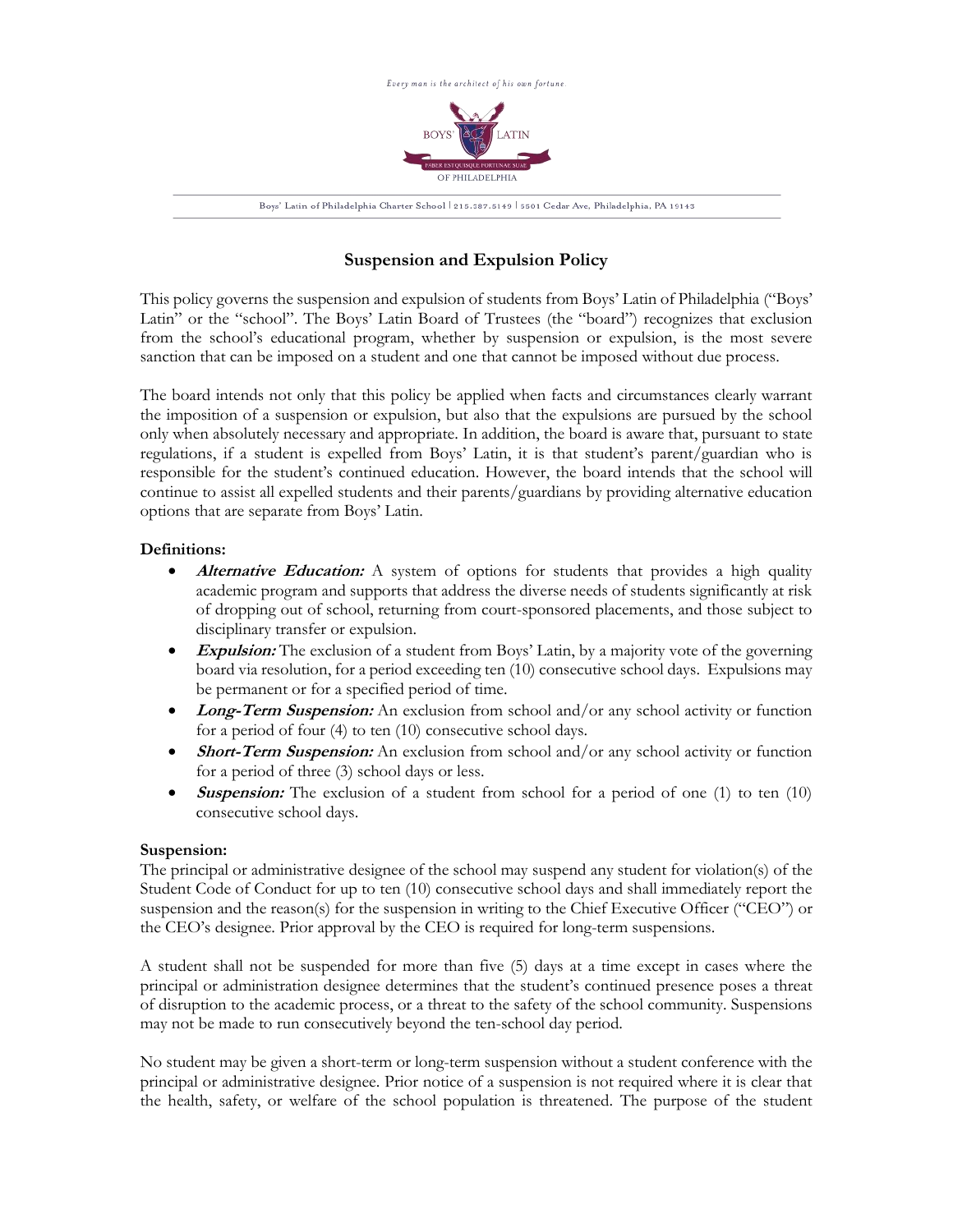conference is to inform the student of the reason(s) for the suspension and to grant the student the opportunity to respond. In addition to holding a student conference, the school shall immediately notify the student's parent/guardian in writing.

When a student is given a long-term suspension, the student and the student's parent/guardian shall be given the opportunity for an informal hearing.

# **Informal Hearings:**

The purpose of the informal hearing is to enable the student to meet with the appropriate school official to explain the circumstances surrounding the event for which the student is being suspended or to show why the student should not be suspended. The informal hearing is held to bring forth all relevant information regarding the event for which the student is being suspended and for students, their parents/guardians, and school officials to discuss ways by which future offenses might be avoided.

The following due process requirements shall be observed in regard to the informal hearing:

- The student and parent/guardian shall be given written notice of the reasons for the suspension.
- The school shall offer to hold the informal hearing within the first five days of the suspension.
- The student and parent/guardian shall receive sufficient notice of the time and place of the informal hearing.
- The student may question any witness present at the informal hearing.
- The student may speak and produce witnesses who may speak at the informal hearing.
- Parents/guardians and students have the right to request to review student records and any witness statements.

# **Expulsion:**

The board may permanently expel from Boys' Latin any student whose misconduct, disobedience, and/or violation of the Student Code of Conduct warrants this sanction. No student shall be expelled without an opportunity for a formal expulsion hearing before the board, authorized committee of the board, or qualified hearing examiner appointed by the board.

Expulsions shall be brought before the board by the CEO or the CEO's designee who shall notify the board that the school is recommending a student for expulsion.

The board shall vote at a public meeting on whether the student shall be expelled for any length of time or whether a lesser sanction shall be imposed. The board or its designee shall notify the student's parent/guardian of the date of the vote prior to the vote taking place. The parent/guardian shall be afforded the opportunity to address the board at the public meeting.

Expulsions shall be effective upon the affirmative vote of a majority of the board.

Expulsions shall be permanent unless a period of time for the expulsion is specified at the time the board votes on the expulsion. Expulsions for weapons-related offenses shall be for at least one (1) year. However, the board may consider imposing a lesser sanction for a weapons offense if recommended by the CEO because of special circumstances presented by the student and or the student's parent/guardian.

Documentation of the minutes from the regularly scheduled public board meeting during which the board decided on an expulsion shall be maintained.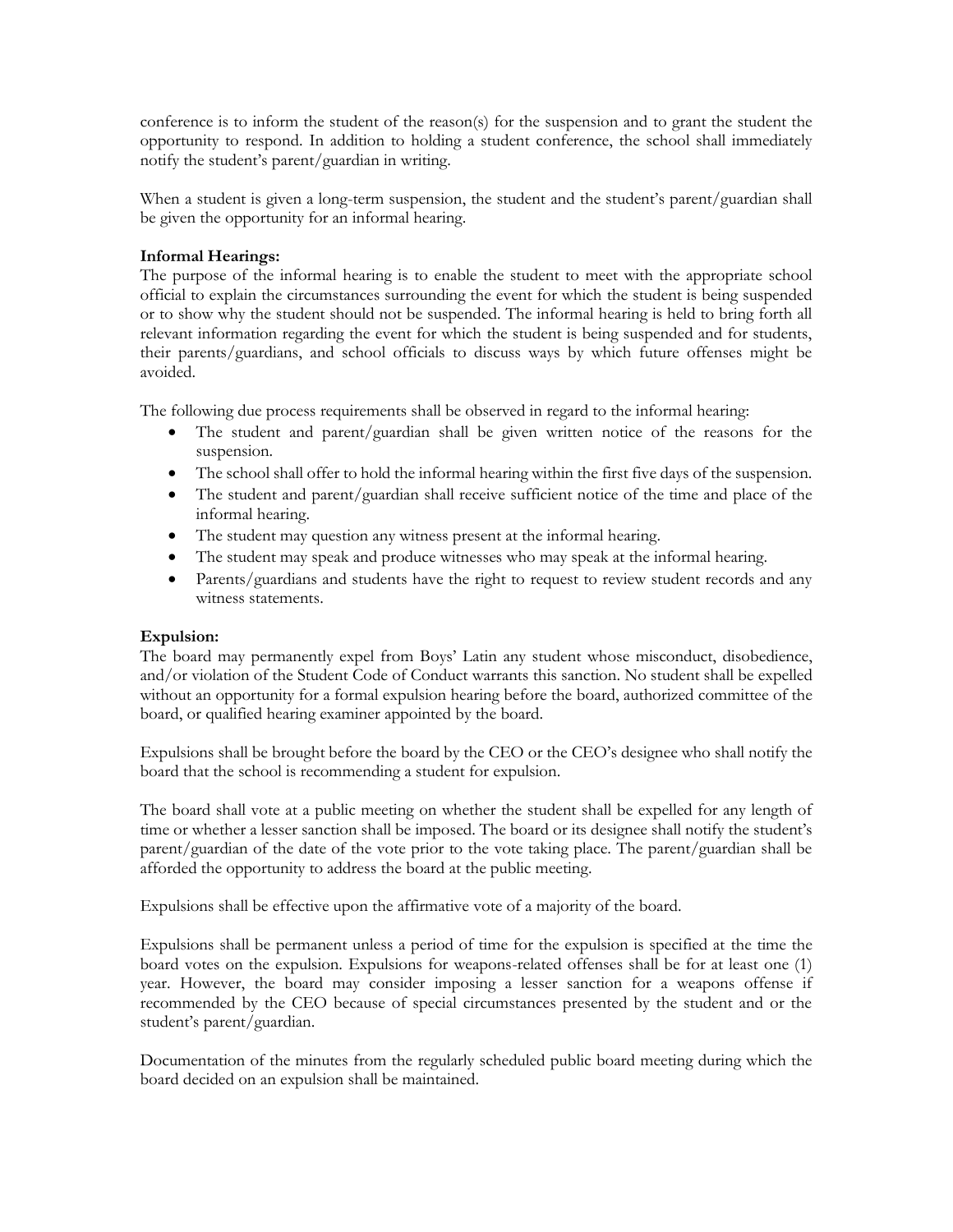# **Formal Hearings:**

General Education is a statutory right, and students shall be afforded due process if they are to be excluded from school. In a case involving a possible expulsion, the student is entitled to a formal hearing. A formal hearing is required in all expulsion actions. This hearing may be held before the board or an authorized committee of the board, or a qualified hearing examiner appointed by the board. When a committee of the board, or a hearing examiner conducts the hearing, a majority vote of the entire board is required to expel a student.

The following due process requirements shall be observed with regard to the formal hearing:

- Notification of the charges shall be sent to the student's parent/guardian by certified mail.
- At least three (3) days' notice of the time and place of the hearing shall be given.
- A copy of the expulsion policy, notice that legal counsel may represent the student, and hearing procedures shall be included with the hearing notice. The student may request the rescheduling of the hearing when the student demonstrates good cause for an extension.
- The hearing shall be in private unless the student or the student's parent/guardian requests a public hearing.
- The student may be represented by counsel, at the expense of the student's parent/guardian, and may have a parent/guardian attend the hearing.
- The student has the right to be presented with the names of witnesses against the student, and copies of the statements and affidavits of those witnesses.
- The student has the right to request that the witnesses appear in person and answer questions or be cross-examined.
- The student has the right to testify and present witnesses on their own behalf.
- A written or audio record of the hearing shall be maintained in the student's file. The student is entitled, at the student's expense, to a copy. A copy shall be provided at no cost to a student who is indigent.
- The proceeding shall be held within fifteen (15) school days of the notification of the charges, unless mutually agreed to by both parties. A hearing may be delayed for any of the following reasons, in which case the hearing shall be held as soon as reasonably possible:
	- o Laboratory reports are needed from law enforcement agencies.
	- o Evaluations or other court or administrative proceedings are pending due to a student invoking their rights under the Individual with Disabilities Education Act ("IDEA", 20 U.S.C.A. §§ 1400-1482).
	- o In cases in juvenile or criminal court proceeding involving assault or serious bodily injury, delay is necessary due to the condition or best interests of the victim.
- Notice of a right to appeal the results of the hearing to the board at the regularly scheduled board meeting during which a vote on the matter of the student's expulsion shall be provided to the student and their parent/guardian.

# **Adjudication:**

Written adjudication shall be issued after the board has acted to expel a student. The adjudication may include additional conditions or sanctions.

# **Attendance/School Work During Suspension and Prior to Expulsion:**

Students shall have the responsibility to make up exams and work missed while being disciplined by suspension and shall be permitted to complete these assignments within the guidelines established by the board.

Students recommended for expulsion shall be placed in their normal classes during the period prior to the formal expulsion hearing and the decision of the board if the formal hearing is not held within the ten (10) school day suspension.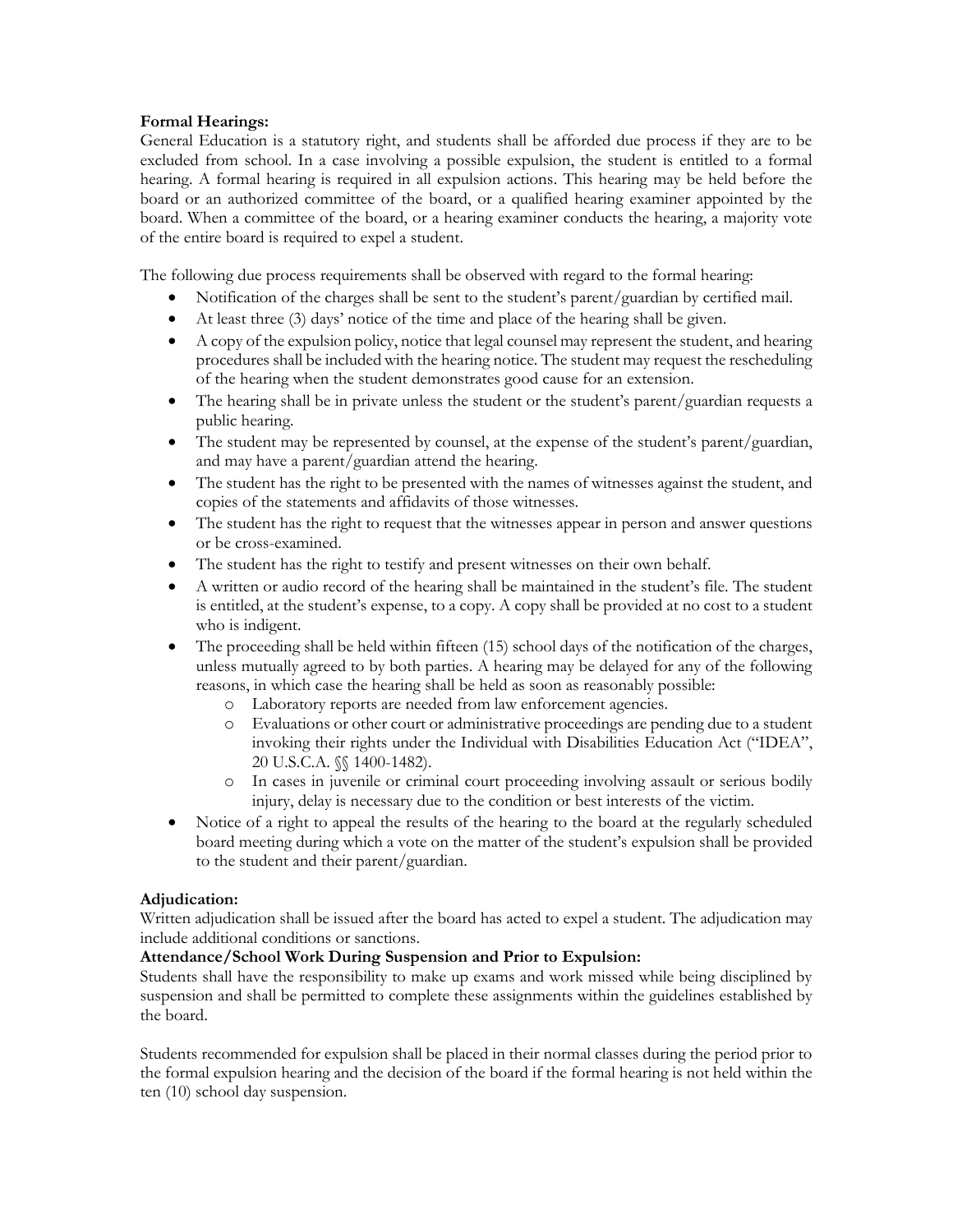If it is not possible to hold the formal hearing within the first ten (10) school days, the school may exclude such a student from class for up to five (5) additional, fifteen (15) total, school days if, after an informal hearing, it is determined that the student's presence in their normal classes would constitute a threat to the health, safety, or welfare of others. Any student so excluded shall be provided with options for alternative education, including home study.

Any further exclusion prior to a formal hearing may be only by mutual written agreement between the school and the student's parent/guardian. Such students shall be given alternative education, which may include home study.

# **Procedural Requirements and Conditions:**

The CEO or the CEO's designee shall develop administrative procedures to implement the above policies which include:

- Publication of a Student Code of Conduct.
- Procedures that ensure due process when a student is being deprived of the right to attend school.
- Regulations regarding student records which require that records of disciplinary suspension be maintained in accordance with the law.
- The name of a student who has been disciplined shall not become part of the agenda or minutes of a public meeting, nor part of any public record of the board. Such students may be designated by code.
- Procedures for return to school following a suspension.
- Annually submitting documentation demonstrating that the school has complied with all requirements of 22 Pa. Code Chapter 12, including without limitation: (i) a compliant notice of the hearing sent to the student and family; (ii) the charges on expulsion approved by the Board of Trustees; (iii) if the student who is subject to the board approved expulsion has an IEP, all evidence that a manifestation determination process, as required by the IDEA was properly conducted; and (iv) information regarding any manifest determination.
- Annually submitting, pursuant to the guidelines of the Charter Schools Office of the School District of Philadelphia, a list of students recommended for expulsion, the reason for such expulsion, and whether the student withdrew prior to expulsion.
- If any student was expelled or withdrew from Boys' Latin as a result of an Act 26 weapons violation, pursuant to 24 P.S. § 13-1317.2, the school shall provide to the School District of Philadelphia the student's name and documentation related to the violation within two (2) business days after the student is expelled or withdraws

All administrative procedures developed by the CEO or designee shall be advertised in school, on the school's website, and made available to all students' parents/guardians.

# **Disciplinary Exclusions of Students Who Are Eligible for Special Education:**

The school adheres to the regulations established in the Individuals with Disabilities Education Improvement Act of 2004 ("IDEA 2004") and 22 Pa. Code Chapters 14 and 711 regarding disciplinary exclusions of students eligible for special education and of students not yet determined eligible for special education and related services if the school had knowledge that the student was a student with a disability before the behavior that precipitated the disciplinary action occurred in accordance with 34 C.F.R. § 300.534. In accordance with the law, the school maintains the provision of FAPE to a student with a disability during all disciplinary exclusions.

If the student is eligible for special education, the school must determine whether the disciplinary exclusion being contemplated is a change in educational placement as described in 22 Pa. Code § 14.143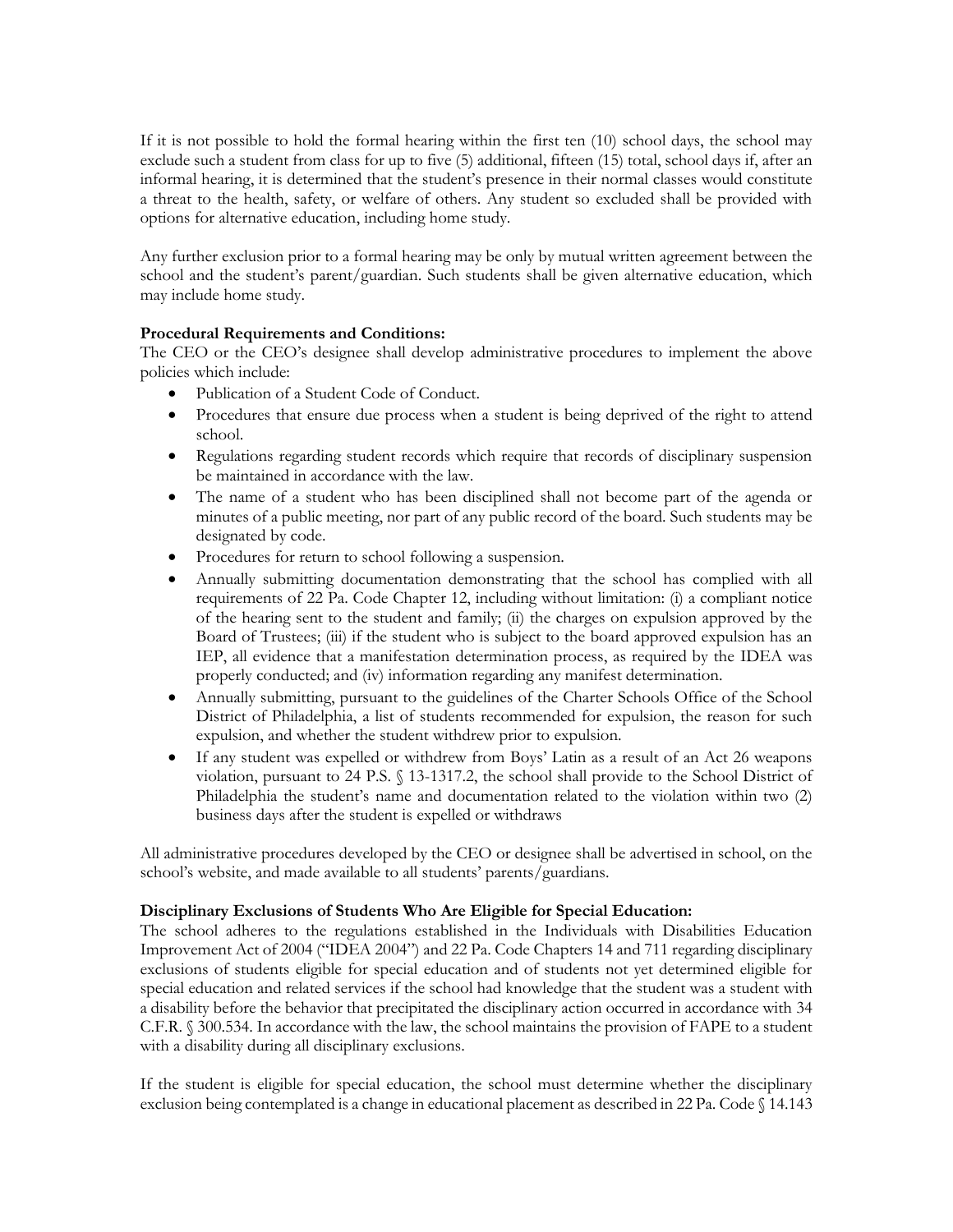or § 711.61. According to 22 Pa. Code §§ 14.143 & 711.61 and IDEA 2004, an intended disciplinary exclusion of a student eligible for special education is a change in educational placement in any of these situations:

- The disciplinary exclusion is for more than ten (10) consecutive school days.
- A series of removals that constitute a pattern as defined under 34 C.F.R. § 300.536.
- The disciplinary exclusion, when cumulated with other disciplinary exclusions in a single school year, exceeds fifteen (15) school days.
- The disciplinary exclusion (for any length of time) involves a student with an intellectual disability.

For all students eligible under IDEA and Section 504, the school must conduct and document a manifestation determination prior to and within ten (10) days of disciplinary change in educational placement. A student with a disability may be removed to a forty-five (45)-school-day interim alternative educational setting without regard to whether the behavior was a manifestation of the student's disability if the student:

- Carries a weapon or possesses a weapon at school, on school premises, or at a school function.
- Knowingly possesses or uses illegal drugs, or sells or solicits the sale of a controlled substance, while at school, on school premises, or at a school function.
- Inflicts serious bodily injury upon another person while at school, on school premises, or at a school function.

In addition, a student with a disability may be removed to an appropriate interim alternative educational setting for not more than forty-five (45) school days if a hearing officer orders the change in placement after determining that maintaining the current placement of the student is substantially likely to result in injury to the student or to others. The school may also seek a court order to remove a student with a disability from school or to change a student's current educational placement, if the school believes that maintaining the student in the current educational placement is substantially likely to result in injury to the student or to others. If a discipline problem involving a student eligible for special education with an intellectual disability is immediate or so severe as to warrant immediate action, the school will contact the student's parent/guardian to see if they will agree to a change in education placement. If there is no agreement, the school will contact the PDE Bureau of Special Education to request permission to impose a disciplinary exclusion which would be a change in educational placement. If approved by PDE, the school will issue a notice to the student's parent/guardian.

During the manifestation determination, the school, the student's parent/guardian, and relevant members of the student's IEP team, as determined by the school and parent/guardian, determine whether the conduct is a manifestation of the student's disability. If this group determines that the conduct was a manifestation of the student's disability, the IEP team must either conduct a functional behavioral assessment ("FBA"), unless the school had conducted a FBA before the behavior that resulted in the change of educational placement occurred, and implement a behavior intervention plan ("BIP") for the student; or if a BIP has already been developed, the IEP team must review the BIP and modify it, as necessary, to address the behavior.

If it is determined that the student's behavior was not a manifestation of the student's disability, then the school may proceed with the disciplinary exclusion via the procedures for changing educational placement. A student's parent/guardian may dispute a manifestation determination and a disciplinary exclusion by requesting a due process hearing, thereby invoking pendency. Such hearings will be expedited, occurring within twenty (20) school days of the date of the due process complaint requesting the hearing is filed.